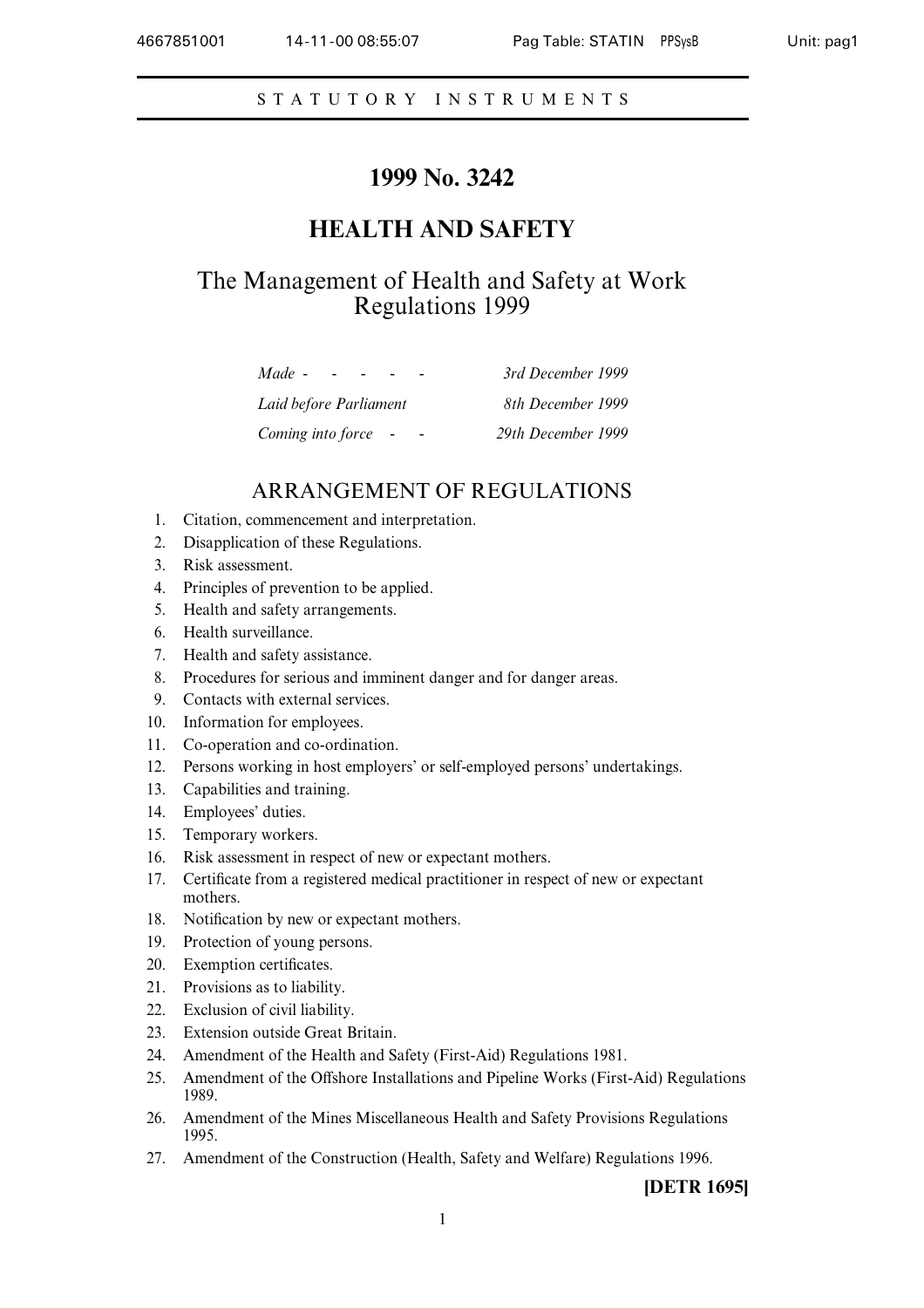- 28. Regulations to have effect as health and safety regulations.
- 29. Revocations and consequential amendments.
- 30. Transitional provision.
	- Schedule 1. General principles of prevention.
	- Schedule 2. Consequential amendments.

The Secretary of State, being a Minister designated(**a**) for the purposes of section 2(2) of the European Communities Act 1972(**b**) in relation to measures relating to employers' obligations in respect of the health and safety of workers and in relation to measures relating to the minimum health and safety requirements for the workplace that relate to fire safety and in exercise of the powers conferred on him by the said section 2 and by sections  $15(1)$ ,  $(2)$ ,  $(3)(a)$ , (5), and (9), 47(2), 52(2), and (3), 80(1) and 82(3)(a) of and paragraphs 6(1), 7, 8(1), 10, 14, 15, and 16 of Schedule 3 to, the Health and Safety at Work etc. Act 1974(**c**) ("the 1974 Act") and of all other powers enabling him in that behalf—

- (a) for the purpose of giving effect without modifications to proposals submitted to him by the Health and Safety Commission under section 11(2)(d) of the 1974 Act after the carrying out by the Commission of consultations in accordance with section 50(3) of that Act; and
- (b) it appearing to him that the modifications to the Regulations marked with an asterisk in Schedule 2 are expedient and that it also appearing to him not to be appropriate to consult bodies in respect of such modifications in accordance with section 80(4) of the 1974 Act,

hereby makes the following Regulations:

#### **Citation, commencement and interpretation**

**1.**—(1) These Regulations may be cited as the Management of Health and Safety at Work Regulations 1999 and shall come into force on 29th December 1999.

(2) In these Regulations—

"the 1996 Act" means the Employment Rights Act 1996(**d**);

"the assessment" means, in the case of an employer or self-employed person, the assessment made or changed by him in accordance with regulation 3;

"child"—

- (a) as respects England and Wales, means a person who is not over compulsory school age, construed in accordance with section 8 of the Education Act 1996(**e**); and
- (b) as respects Scotland, means a person who is not over school age, construed in accordance with section 31 of the Education (Scotland) Act 1980(**f**);

"employment business" means a business (whether or not carried on with a view to profit and whether or not carried on in conjunction with any other business) which supplies persons (other than seafarers) who are employed in it to work for and under the control of other persons in any capacity;

"fixed-term contract of employment" means a contract of employment for a specific term which is fixed in advance or which can be ascertained in advance by reference to some relevant circumstance;

"given birth" means delivered a living child or, after twenty-four weeks of pregnancy, a stillborn child;

"new or expectant mother" means an employee who is pregnant; who has given birth within the previous six months; or who is breastfeeding;

<sup>(</sup>a) S.I. 1992/1711 and S.I. 1999/2027.

<sup>(</sup>**b**) 1972. c. 68; the enabling powers conferred by section 2(2) were extended by virtue of section 1 of the European Economic Area Act 1993 (c. 51).

<sup>( 1974</sup> c. 37; sections 15 and 50 were amended by the Employment Protection Act 1975 (c. 71), Schedule 15, paragraphs 6 **c**) and 16 respectively.

<sup>(</sup>**d**) 1996 c. 18.

<sup>(</sup>e) 1996 c. 56.

 $(f)$  1980 c. 44.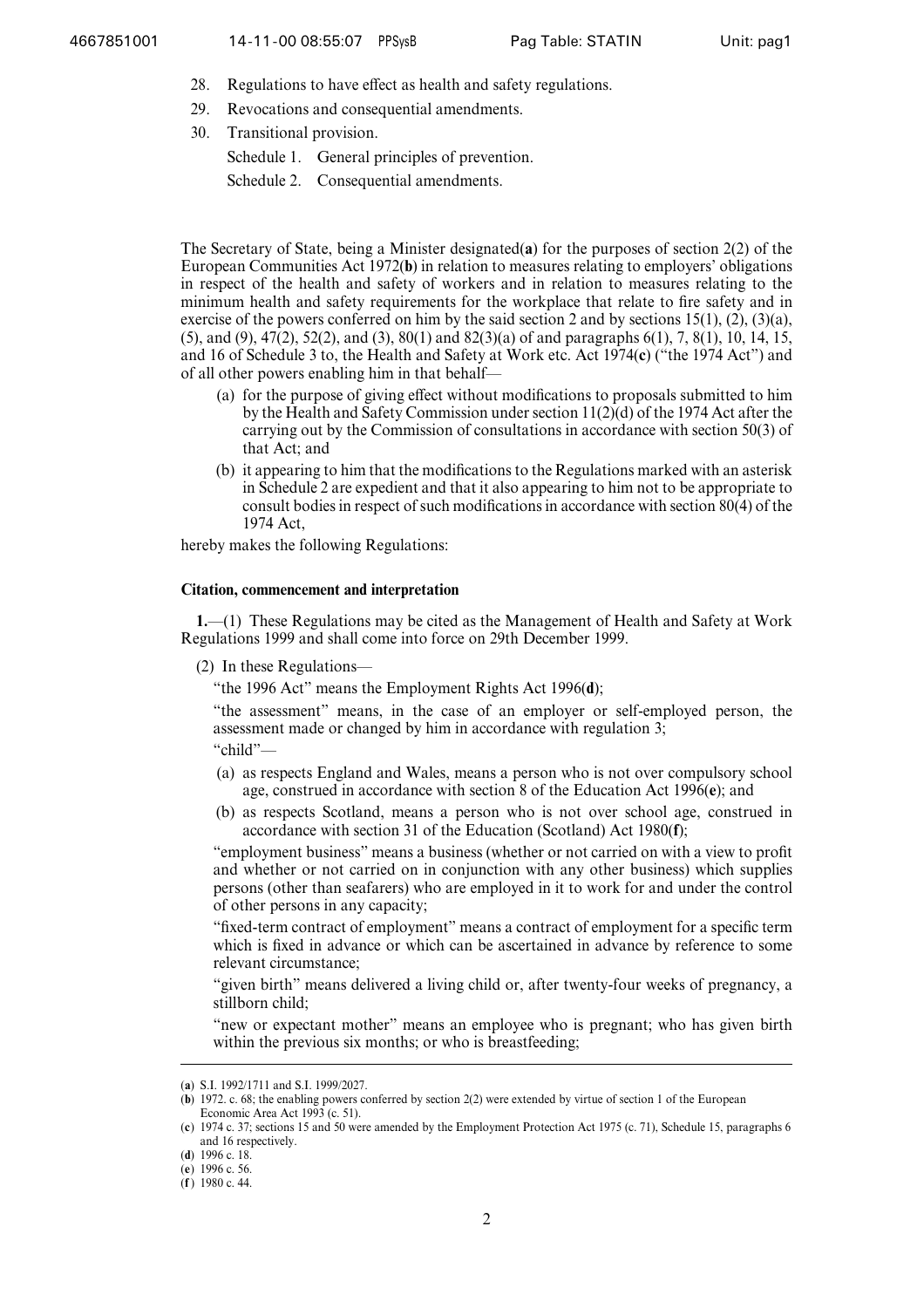"the preventive and protective measures" means the measures which have been identified by the employer or by the self-employed person in consequence of the assessment as the measures he needs to take to comply with the requirements and prohibitions imposed upon him by or under the relevant statutory provisions and by Part II of the Fire Precautions (Workplace) Regulations 1997(**a**);

"young person" means any person who has not attained the age of eighteen.

- (3) Any reference in these Regulations to—
	- (a) a numbered regulation or Schedule is a reference to the regulation or Schedule in these Regulations so numbered; or
	- (b) a numbered paragraph is a reference to the paragraph so numbered in the regulation in which the reference appears.

### **Disapplication of these Regulations**

**2.**—(1) These Regulations shall not apply to or in relation to the master or crew of a seagoing ship or to the employer of such persons in respect of the normal ship-board activities of a ship's crew under the direction of the master.

(2) Regulations 3(4), (5), 10(2) and 19 shall not apply to occasional work or short-term work involving—

- (a) domestic service in a private household; or
- (b) work regulated as not being harmful, damaging or dangerous to young people in a family undertaking.

## **Risk assessment**

**3.**—(1) Every employer shall make a suitable and sufficient assessment of—

- (a) the risks to the health and safety of his employees to which they are exposed whilst they are at work; and
- (b) the risks to the health and safety of persons not in his employment arising out of or in connection with the conduct by him of his undertaking,

for the purpose of identifying the measures he needs to take to comply with the requirements and prohibitions imposed upon him by or under the relevant statutory provisions and by Part II of the Fire Precautions (Workplace) Regulations 1997.

(2) Every self-employed person shall make a suitable and sufficient assessment of—

- (a) the risks to his own health and safety to which he is exposed whilst he is at work; and
- (b) the risks to the health and safety of persons not in his employment arising out of or in connection with the conduct by him of his undertaking,

for the purpose of identifying the measures he needs to take to comply with the requirements and prohibitions imposed upon him by or under the relevant statutory provisions.

(3) Any assessment such as is referred to in paragraph (1) or (2) shall be reviewed by the employer or self-employed person who made it if—

- (a) there is reason to suspect that it is no longer valid; or
- (b) there has been a significant change in the matters to which it relates; and where as a result of any such review changes to an assessment are required, the employer or selfemployed person concerned shall make them.

(4) An employer shall not employ a young person unless he has, in relation to risks to the health and safety of young persons, made or reviewed an assessment in accordance with paragraphs (1) and (5).

(5) In making or reviewing the assessment, an employer who employs or is to employ a young person shall take particular account of—

- (a) the inexperience, lack of awareness of risks and immaturity of young persons;
- (b) the fitting-out and layout of the workplace and the workstation;
- (c) the nature, degree and duration of exposure to physical, biological and chemical agents;
- (d) the form, range, and use of work equipment and the way in which it is handled;

<sup>(</sup>a) S.I. 1997/1840; amended by S.I. 1999/1877.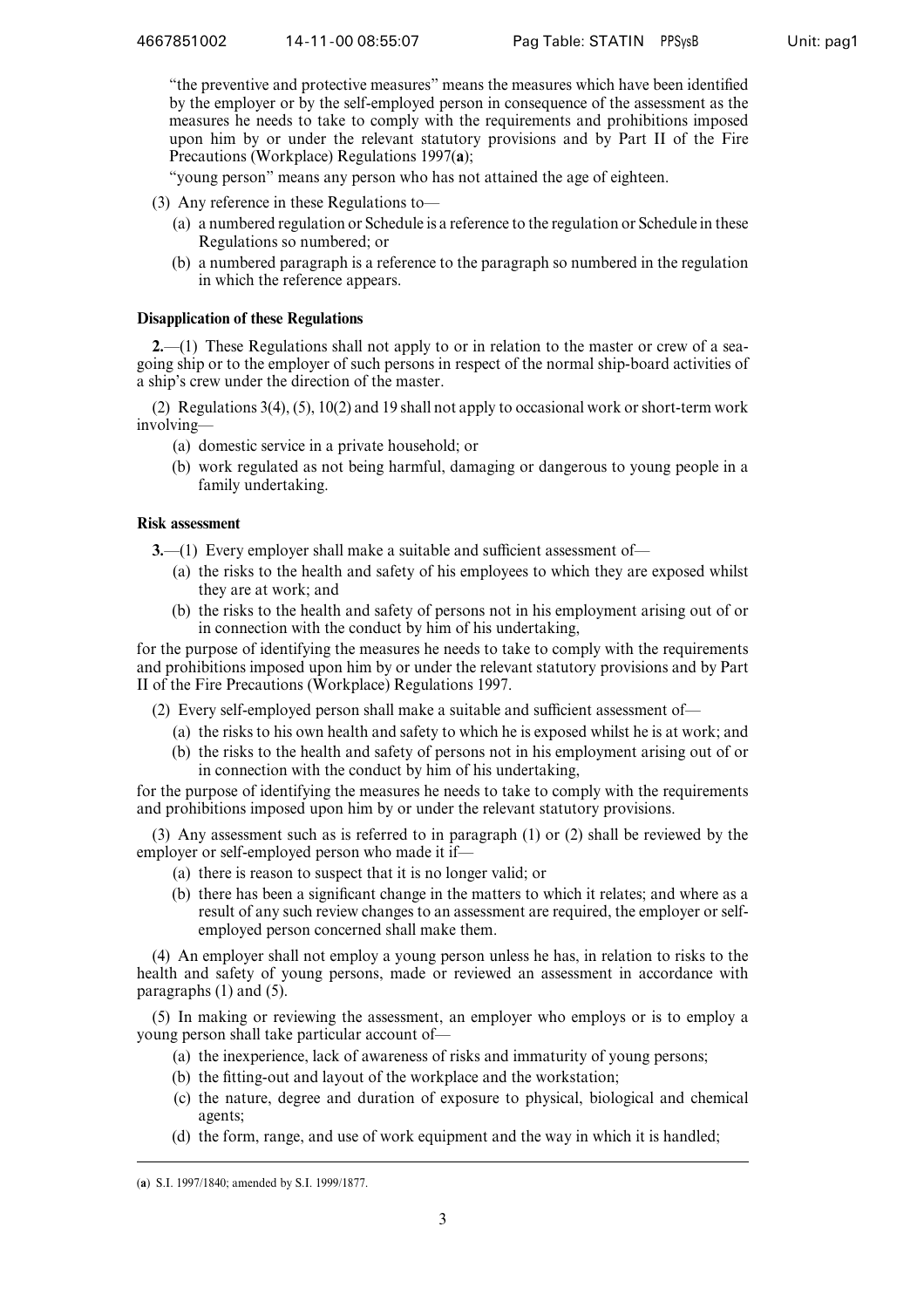- (e) the organisation of processes and activities;
- (f) the extent of the health and safety training provided or to be provided to young persons; and
- (g) risks from agents, processes and work listed in the Annex to Council Directive 94/33/ EC(**a**) on the protection of young people at work.
- (6) Where the employer employs five or more employees, he shall record—
	- (a) the significant findings of the assessment; and
	- (b) any group of his employees identified by it as being especially at risk.

#### **Principles of prevention to be applied**

**4.** Where an employer implements any preventive and protective measures he shall do so on the basis of the principles specified in Schedule 1 to these Regulations.

#### **Health and safety arrangements**

**5.**—(1) Every employer shall make and give effect to such arrangements as are appropriate, having regard to the nature of his activities and the size of his undertaking, for the effective planning, organisation, control, monitoring and review of the preventive and protective measures.

(2) Where the employer employs five or more employees, he shall record the arrangements referred to in paragraph (1).

### **Health surveillance**

**6.** Every employer shall ensure that his employees are provided with such health surveillance as is appropriate having regard to the risks to their health and safety which are identified by the assessment.

#### **Health and safety assistance**

**7.**—(1) Every employer shall, subject to paragraphs (6) and (7), appoint one or more competent persons to assist him in undertaking the measures he needs to take to comply with the requirements and prohibitions imposed upon him by or under the relevant statutory provisions and by Part II of the Fire Precautions (Workplace) Regulations 1997.

(2) Where an employer appoints persons in accordance with paragraph (1), he shall make arrangements for ensuring adequate co-operation between them.

(3) The employer shall ensure that the number of persons appointed under paragraph (1), the time available for them to fulfil their functions and the means at their disposal are adequate having regard to the size of his undertaking, the risks to which his employees are exposed and the distribution of those risks throughout the undertaking.

(4) The employer shall ensure that—

- (a) any person appointed by him in accordance with paragraph (1) who is not in his employment—
	- (i) is informed of the factors known by him to affect, or suspected by him of affecting, the health and safety of any other person who may be affected by the conduct of his undertaking, and
	- (ii) has access to the information referred to in regulation 10; and
- (b) any person appointed by him in accordance with paragraph (1) is given such information about any person working in his undertaking who is—
	- (i) employed by him under a fixed-term contract of employment, or
	- (ii) employed in an employment business,

as is necessary to enable that person properly to carry out the function specified in that paragraph.

(5) A person shall be regarded as competent for the purposes of paragraphs (1) and (8) where he has sufficient training and experience or knowledge and other qualities to enable him properly to assist in undertaking the measures referred to in paragraph (1).

<sup>(</sup>a) OJ No. L216, 20.8.94, p.12.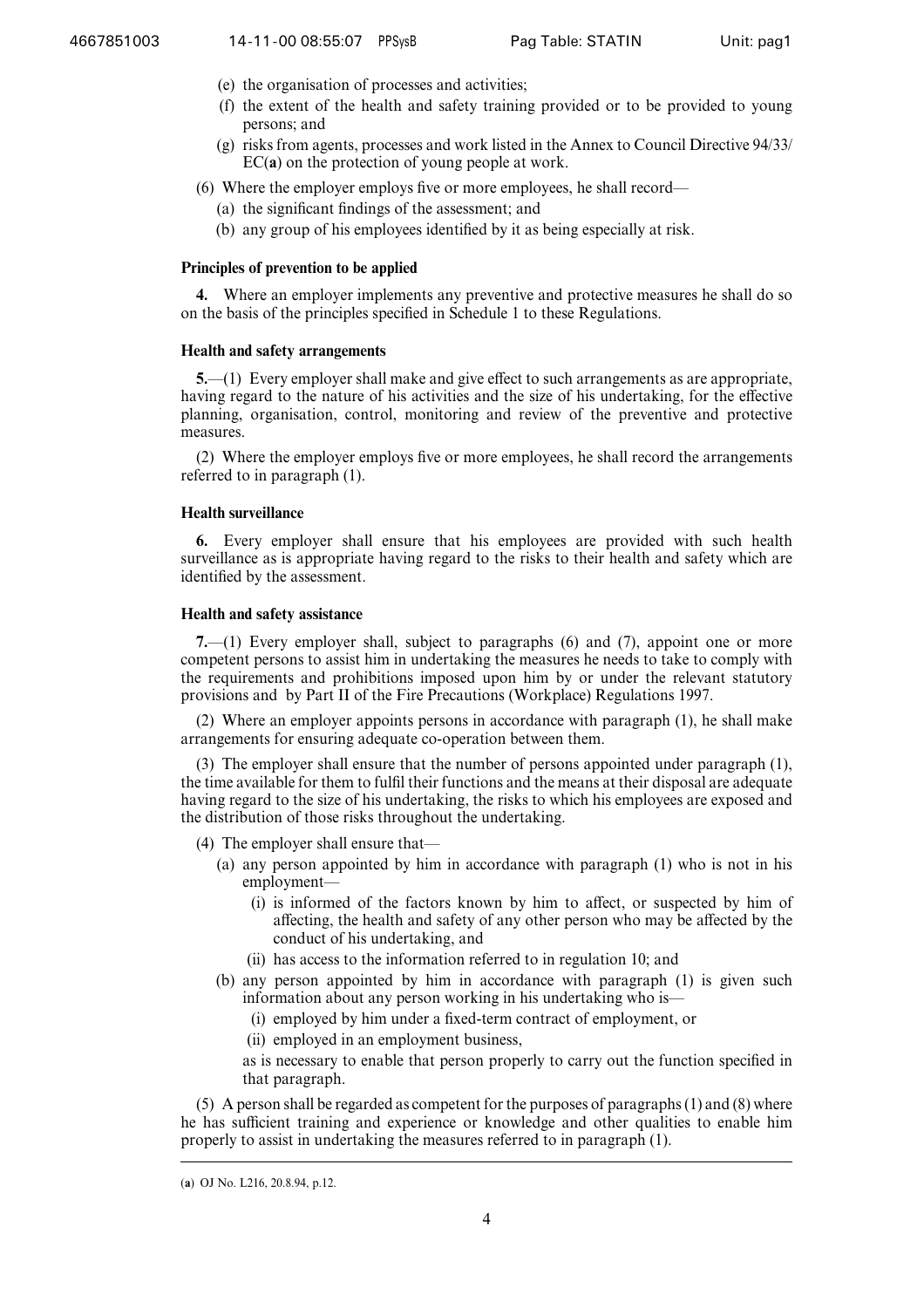(6) Paragraph (1) shall not apply to a self-employed employer who is not in partnership with any other person where he has sufficient training and experience or knowledge and other qualities properly to undertake the measures referred to in that paragraph himself.

(7) Paragraph (1) shall not apply to individuals who are employers and who are together carrying on business in partnership where at least one of the individuals concerned has sufficient training and experience or knowledge and other qualities—

- (a) properly to undertake the measures he needs to take to comply with the requirements and prohibitions imposed upon him by or under the relevant statutory provisions; and
- (b) properly to assist his fellow partners in undertaking the measures they need to take to comply with the requirements and prohibitions imposed upon them by or under the relevant statutory provisions.

(8) Where there is a competent person in the employer's employment, that person shall be appointed for the purposes of paragraph (1) in preference to a competent person not in his employment.

### **Procedures for serious and imminent danger and for danger areas**

**8.**—(1) Every employer shall—

- (a) establish and where necessary give effect to appropriate procedures to be followed in the event of serious and imminent danger to persons at work in his undertaking;
- (b) nominate a sufficient number of competent persons to implement those procedures in so far as they relate to the evacuation from premises of persons at work in his undertaking; and
- (c) ensure that none of his employees has access to any area occupied by him to which it is necessary to restrict access on grounds of health and safety unless the employee concerned has received adequate health and safety instruction.

(2) Without prejudice to the generality of paragraph (1)(a), the procedures referred to in that sub-paragraph shall—

- (a) so far as is practicable, require any persons at work who are exposed to serious and imminent danger to be informed of the nature of the hazard and of the steps taken or to be taken to protect them from it;
- (b) enable the persons concerned (if necessary by taking appropriate steps in the absence of guidance or instruction and in the light of their knowledge and the technical means at their disposal) to stop work and immediately proceed to a place of safety in the event of their being exposed to serious, imminent and unavoidable danger; and
- (c) save in exceptional cases for reasons duly substantiated (which cases and reasons shall be specified in those procedures), require the persons concerned to be prevented from resuming work in any situation where there is still a serious and imminent danger.

(3) A person shall be regarded as competent for the purposes of paragraph  $(1)(b)$  where he has sufficient training and experience or knowledge and other qualities to enable him properly to implement the evacuation procedures referred to in that sub-paragraph.

## **Contacts with external services**

**9.** Every employer shall ensure that any necessary contacts with external services are arranged, particularly as regards first-aid, emergency medical care and rescue work.

## **Information for employees**

**10.**—(1) Every employer shall provide his employees with comprehensible and relevant information on—

- (a) the risks to their health and safety identified by the assessment;
- (b) the preventive and protective measures;
- (c) the procedures referred to in regulation  $8(1)(a)$  and the measures referred to in regulation 4(2)(a) of the Fire Precautions (Workplace) Regulations 1997;
- (d) the identity of those persons nominated by him in accordance with regulation  $8(1)(b)$ and regulation 4(2)(b) of the Fire Precautions (Workplace) Regulations 1997; and
- (e) the risks notified to him in accordance with regulation 11(1)(c).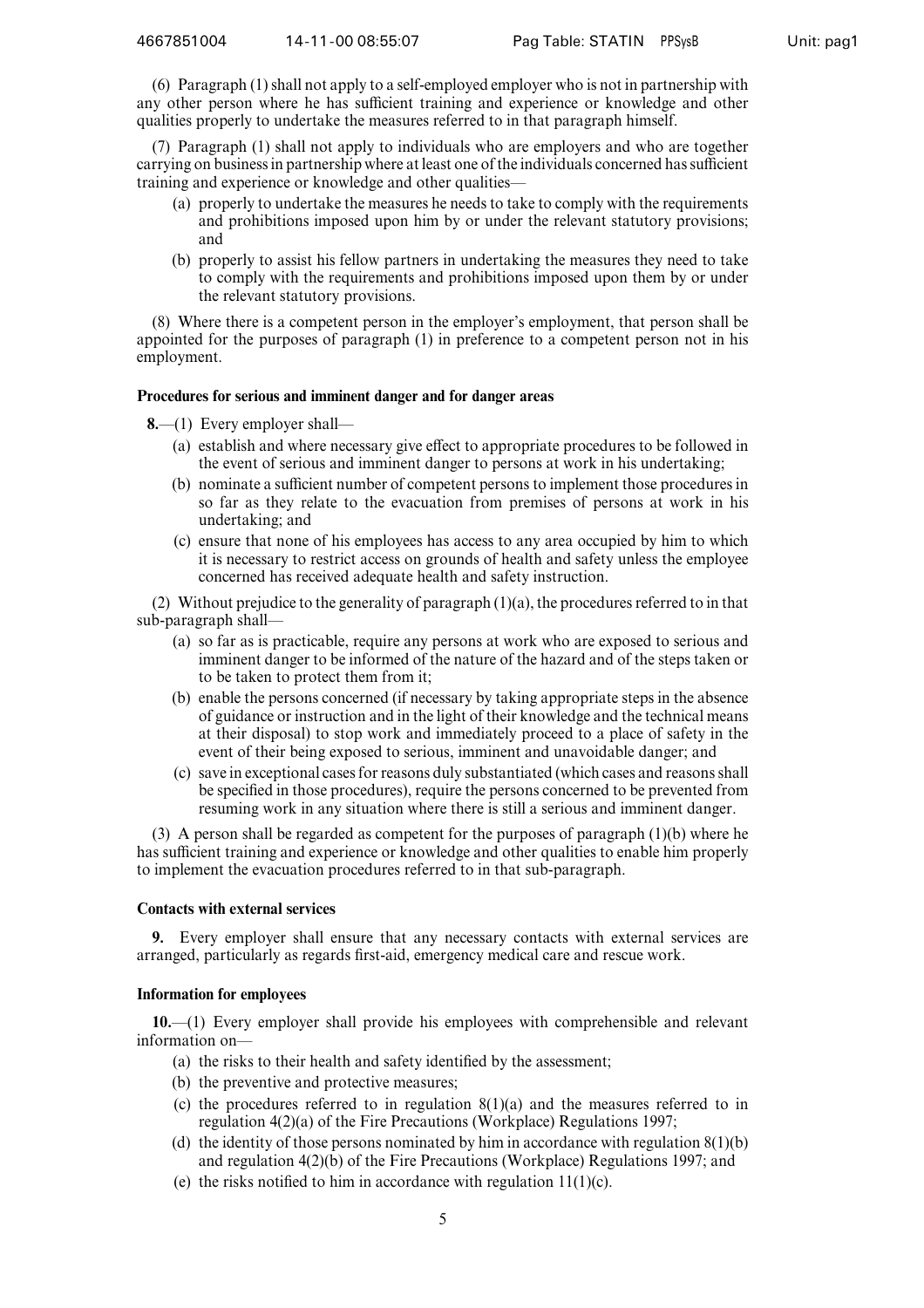(2) Every employer shall, before employing a child, provide a parent of the child with comprehensible and relevant information on—

- (a) the risks to his health and safety identified by the assessment;
- (b) the preventive and protective measures; and
- (c) the risks notified to him in accordance with regulation  $11(1)(c)$ .

(3) The reference in paragraph (2) to a parent of the child includes—

- (a) in England and Wales, a person who has parental responsibility, within the meaning of section 3 of the Children Act 1989(**a**), for him; and
- (b) in Scotland, a person who has parental rights, within the meaning of section 8 of the Law Reform (Parent and Child) (Scotland) Act 1986(**b**) for him.

### **Co-operation and co-ordination**

**11.**—(1) Where two or more employers share a workplace (whether on a temporary or a permanent basis) each such employer shall—

- (a) co-operate with the other employers concerned so far as is necessary to enable them to comply with the requirements and prohibitions imposed upon them by or under the relevant statutory provisions and by Part II of the Fire Precautions (Workplace) Regulations 1997;
- (b) (taking into account the nature of his activities) take all reasonable steps to coordinate the measures he takes to comply with the requirements and prohibitions imposed upon him by or under the relevant statutory provisions and by Part II of the Fire Precautions (Workplace) Regulations 1997 with the measures the other employers concerned are taking to comply with the requirements and prohibitions imposed upon them by that legislation; and
- (c) take all reasonable steps to inform the other employers concerned of the risks to their employees' health and safety arising out of or in connection with the conduct by him of his undertaking.

(2) Paragraph (1) (except in so far as it refers to Part II of the Fire Precautions (Workplace) Regulations 1997) shall apply to employers sharing a workplace with self-employed persons and to self-employed persons sharing a workplace with other self-employed persons as it applies to employers sharing a workplace with other employers; and the references in that paragraph to employers and the reference in the said paragraph to their employees shall be construed accordingly.

### **Persons working in host employers' or self-employed persons' undertakings**

**12.**—(1) Every employer and every self-employed person shall ensure that the employer of any employees from an outside undertaking who are working in his undertaking is provided with comprehensible information on—

- (a) the risks to those employees' health and safety arising out of or in connection with the conduct by that first-mentioned employer or by that self-employed person of his undertaking; and
- (b) the measures taken by that first-mentioned employer or by that self-employed person in compliance with the requirements and prohibitions imposed upon him by or under the relevant statutory provisions and by Part II of the Fire Precautions (Workplace) Regulations 1997 in so far as the said requirements and prohibitions relate to those employees.

(2) Paragraph (1) (except in so far as it refers to Part II of the Fire Precautions (Workplace) Regulations 1997) shall apply to a self-employed person who is working in the undertaking of an employer or a self-employed person as it applies to employees from an outside undertaking who are working therein; and the reference in that paragraph to the employer of any employees from an outside undertaking who are working in the undertaking of an employer or a selfemployed person and the references in the said paragraph to employees from an outside undertaking who are working in the undertaking of an employer or a self-employed person shall be construed accordingly.

<sup>(</sup>a) 1989 c. 41.

 $(b)$  1986 c. 9.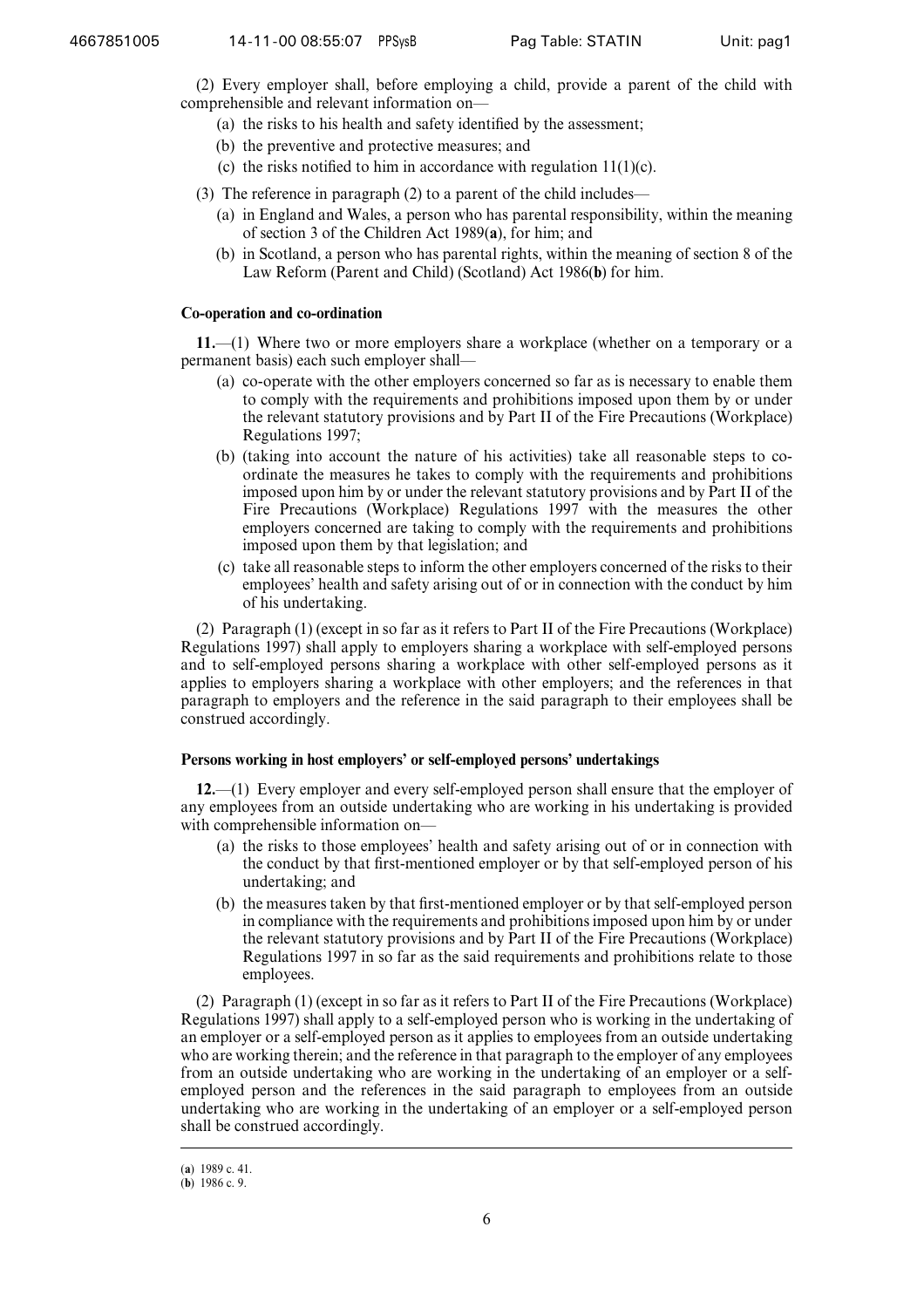(3) Every employer shall ensure that any person working in his undertaking who is not his employee and every self-employed person (not being an employer) shall ensure that any person working in his undertaking is provided with appropriate instructions and comprehensible information regarding any risks to that person's health and safety which arise out of the conduct by that employer or self-employed person of his undertaking.

- (4) Every employer shall—
	- (a) ensure that the employer of any employees from an outside undertaking who are working in his undertaking is provided with sufficient information to enable that second-mentioned employer to identify any person nominated by that first mentioned employer in accordance with regulation 8(1)(b) to implement evacuation procedures as far as those employees are concerned; and
	- (b) take all reasonable steps to ensure that any employees from an outside undertaking who are working in his undertaking receive sufficient information to enable them to identify any person nominated by him in accordance with regulation 8(1)(b) to implement evacuation procedures as far as they are concerned.

(5) Paragraph (4) shall apply to a self-employed person who is working in an employer's undertaking as it applies to employees from an outside undertaking who are working therein; and the reference in that paragraph to the employer of any employees from an outside undertaking who are working in an employer's undertaking and the references in the said paragraph to employees from an outside undertaking who are working in an employer's undertaking shall be construed accordingly.

#### **Capabilities and training**

**13.**—(1) Every employer shall, in entrusting tasks to his employees, take into account their capabilities as regards health and safety.

(2) Every employer shall ensure that his employees are provided with adequate health and safety training-

- (a) on their being recruited into the employer's undertaking; and
- (b) on their being exposed to new or increased risks because of—
	- (i) their being transferred or given a change of responsibilities within the employer's undertaking,
	- (ii) the introduction of new work equipment into or a change respecting work equipment already in use within the employer's undertaking,
	- (iii) the introduction of new technology into the employer's undertaking, or
	- (iv) the introduction of a new system of work into or a change respecting a system of work already in use within the employer's undertaking.

(3) The training referred to in paragraph (2) shall—

- (a) be repeated periodically where appropriate;
- (b) be adapted to take account of any new or changed risks to the health and safety of the employees concerned; and
- (c) take place during working hours.

## **Employees' duties**

**14.**—(1) Every employee shall use any machinery, equipment, dangerous substance, transport equipment, means of production or safety device provided to him by his employer in accordance both with any training in the use of the equipment concerned which has been received by him and the instructions respecting that use which have been provided to him by the said employer in compliance with the requirements and prohibitions imposed upon that employer by or under the relevant statutory provisions.

(2) Every employee shall inform his employer or any other employee of that employer with specific responsibility for the health and safety of his fellow employees—

(a) of any work situation which a person with the first-mentioned employee's training and instruction would reasonably consider represented a serious and immediate danger to health and safety; and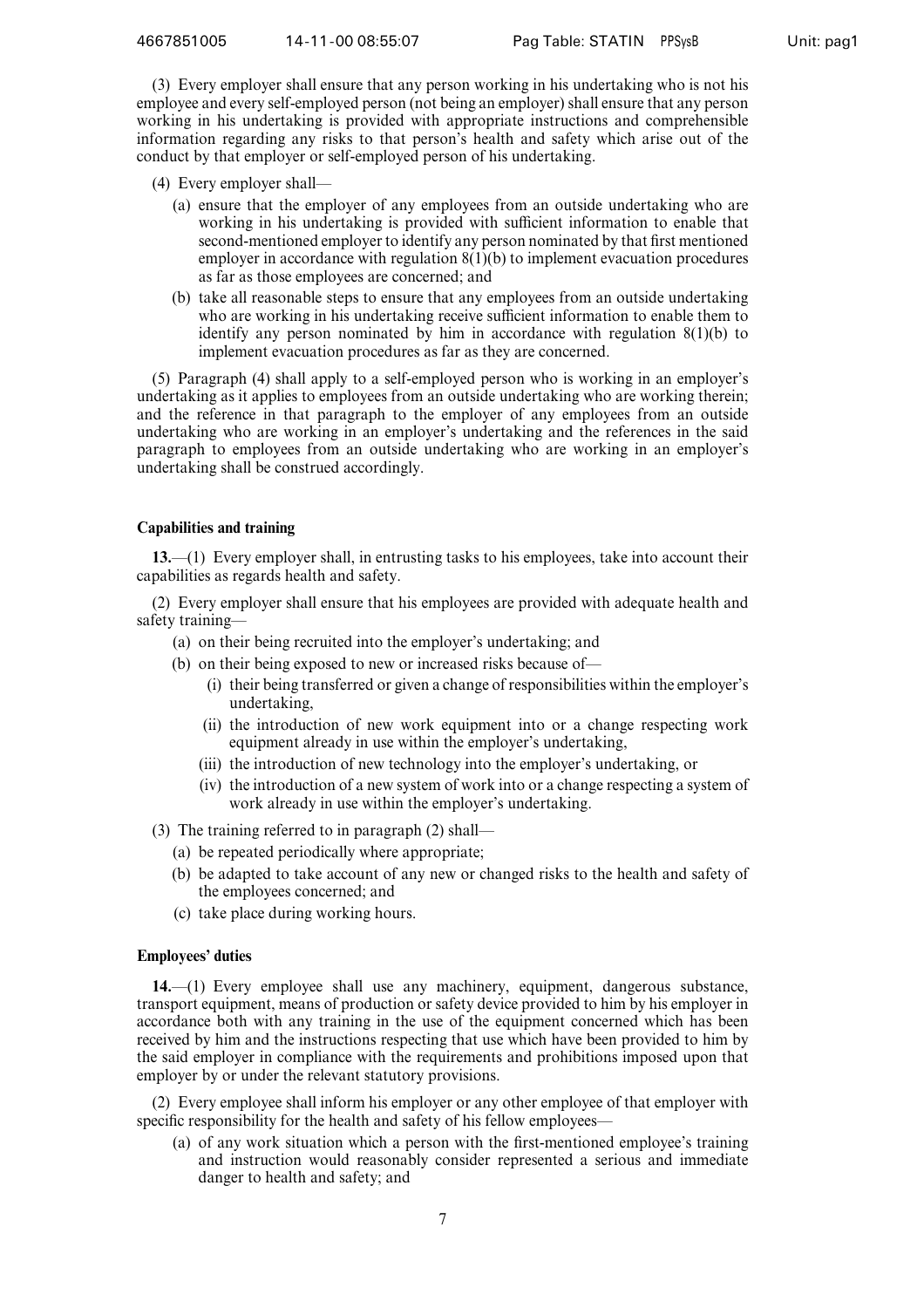(b) of any matter which a person with the first-mentioned employee's training and instruction would reasonably consider represented a shortcoming in the employer's protection arrangements for health and safety,

in so far as that situation or matter either affects the health and safety of that first mentioned employee or arises out of or in connection with his own activities at work, and has not previously been reported to his employer or to any other employee of that employer in accordance with this paragraph.

### **Temporary workers**

**15.**—(1) Every employer shall provide any person whom he has employed under a fixed-term contract of employment with comprehensible information on—

- (a) any special occupational qualifications or skills required to be held by that employee if he is to carry out his work safely; and
- (b) any health surveillance required to be provided to that employee by or under any of the relevant statutory provisions,

and shall provide the said information before the employee concerned commences his duties.

(2) Every employer and every self-employed person shall provide any person employed in an employment business who is to carry out work in his undertaking with comprehensible information on—

- (a) any special occupational qualifications or skills required to be held by that employee if he is to carry out his work safely; and
- (b) health surveillance required to be provided to that employee by or under any of the relevant statutory provisions.

(3) Every employer and every self-employed person shall ensure that every person carrying on an employment business whose employees are to carry out work in his undertaking is provided with comprehensible information on—

- (a) any special occupational qualifications or skills required to be held by those employees if they are to carry out their work safely; and
- (b) the specific features of the jobs to be filled by those employees (in so far as those features are likely to affect their health and safety);

and the person carrying on the employment business concerned shall ensure that the information so provided is given to the said employees.

#### **Risk assessment in respect of new or expectant mothers**

**16.**—(1) Where—

- (a) the persons working in an undertaking include women of child-bearing age; and
- (b) the work is of a kind which could involve risk, by reason of her condition, to the health and safety of a new or expectant mother, or to that of her baby, from any processes or working conditions, or physical, biological or chemical agents, including those specified in Annexes I and II of Council Directive 92/85/EEC(**a**) on the introduction of measures to encourage improvements in the safety and health at work of pregnant workers and workers who have recently given birth or are breastfeeding,

the assessment required by regulation 3(1) shall also include an assessment of such risk.

(2) Where, in the case of an individual employee, the taking of any other action the employer is required to take under the relevant statutory provisions would not avoid the risk referred to in paragraph (1) the employer shall, if it is reasonable to do so, and would avoid such risks, alter her working conditions or hours of work.

(3) If it is not reasonable to alter the working conditions or hours of work, or if it would not avoid such risk, the employer shall, subject to section 67 of the 1996 Act suspend the employee from work for so long as is necessary to avoid such risk.

(4) In paragraphs (1) to (3) references to risk, in relation to risk from any infectious or contagious disease, are references to a level of risk at work which is in addition to the level to which a new or expectant mother may be expected to be exposed outside the workplace.

<sup>(</sup>a) OJ No. L348, 28.11.92, p.1.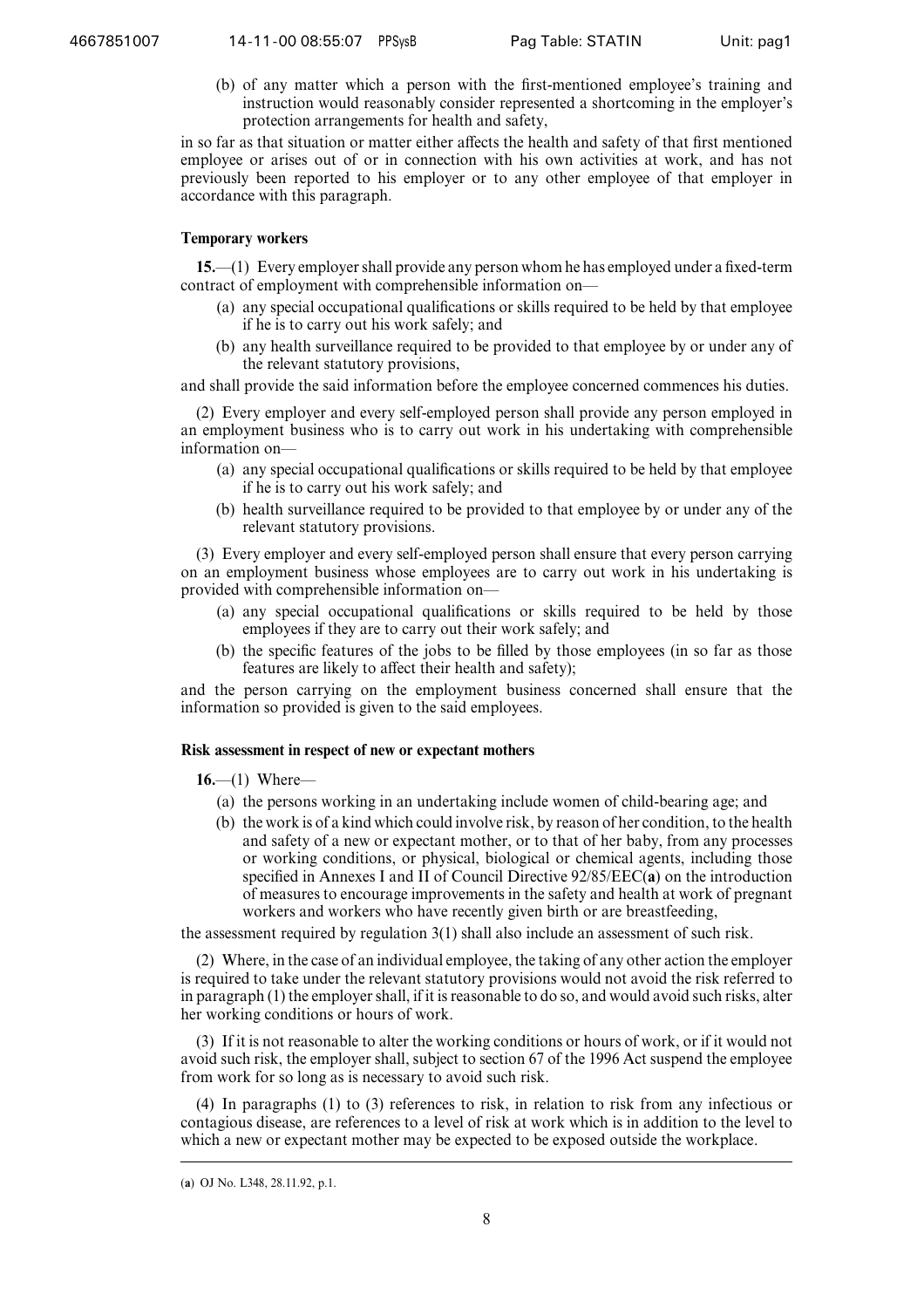#### **Certificate from registered medical practitioner in respect of new or expectant mothers**

- **17.** Where—
	- (a) a new or expectant mother works at night; and
	- (b) a certificate from a registered medical practitioner or a registered midwife shows that it is necessary for her health or safety that she should not be at work for any period of such work identified in the certificate,

the employer shall, subject to section 67 of the 1996 Act, suspend her from work for so long as is necessary for her health or safety.

#### **Notification by new or expectant mothers**

**18.**—(1) Nothing in paragraph (2) or (3) of regulation 16 shall require the employer to take any action in relation to an employee until she has notified the employer in writing that she is pregnant, has given birth within the previous six months, or is breastfeeding.

(2) Nothing in paragraph (2) or (3) of regulation 16 or in regulation 17 shall require the employer to maintain action taken in relation to an employee—

- (a) in a case—
	- (i) to which regulation  $16(2)$  or (3) relates; and
	- (ii) where the employee has notified her employer that she is pregnant, where she has failed, within a reasonable time of being requested to do so in writing by her employer, to produce for the employer's inspection a certificate from a registered medical practitioner or a registered midwife showing that she is pregnant;
- (b) once the employer knows that she is no longer a new or expectant mother; or
- (c) if the employer cannot establish whether she remains a new or expectant mother.

## **Protection of young persons**

**19.**—(1) Every employer shall ensure that young persons employed by him are protected at work from any risks to their health or safety which are a consequence of their lack of experience, or absence of awareness of existing or potential risks or the fact that young persons have not yet fully matured.

- (2) Subject to paragraph (3), no employer shall employ a young person for work—
	- (a) which is beyond his physical or psychological capacity;
	- (b) involving harmful exposure to agents which are toxic or carcinogenic, cause heritable genetic damage or harm to the unborn child or which in any other way chronically affect human health;
	- (c) involving harmful exposure to radiation;
	- (d) involving the risk of accidents which it may reasonably be assumed cannot be recognised or avoided by young persons owing to their insufficient attention to safety or lack of experience or training; or
	- (e) in which there is a risk to health from—
		- (i) extreme cold or heat;
		- (ii) noise; or
		- (iii) vibration,

and in determining whether work will involve harm or risks for the purposes of this paragraph, regard shall be had to the results of the assessment.

(3) Nothing in paragraph (2) shall prevent the employment of a young person who is no longer a child for work—

- (a) where it is necessary for his training;
- (b) where the young person will be supervised by a competent person; and
- (c) where any risk will be reduced to the lowest level that is reasonably practicable.
- (4) The provisions contained in this regulation are without prejudice to—
	- (a) the provisions contained elsewhere in these Regulations; and
	- (b) any prohibition or restriction, arising otherwise than by this regulation, on the employment of any person.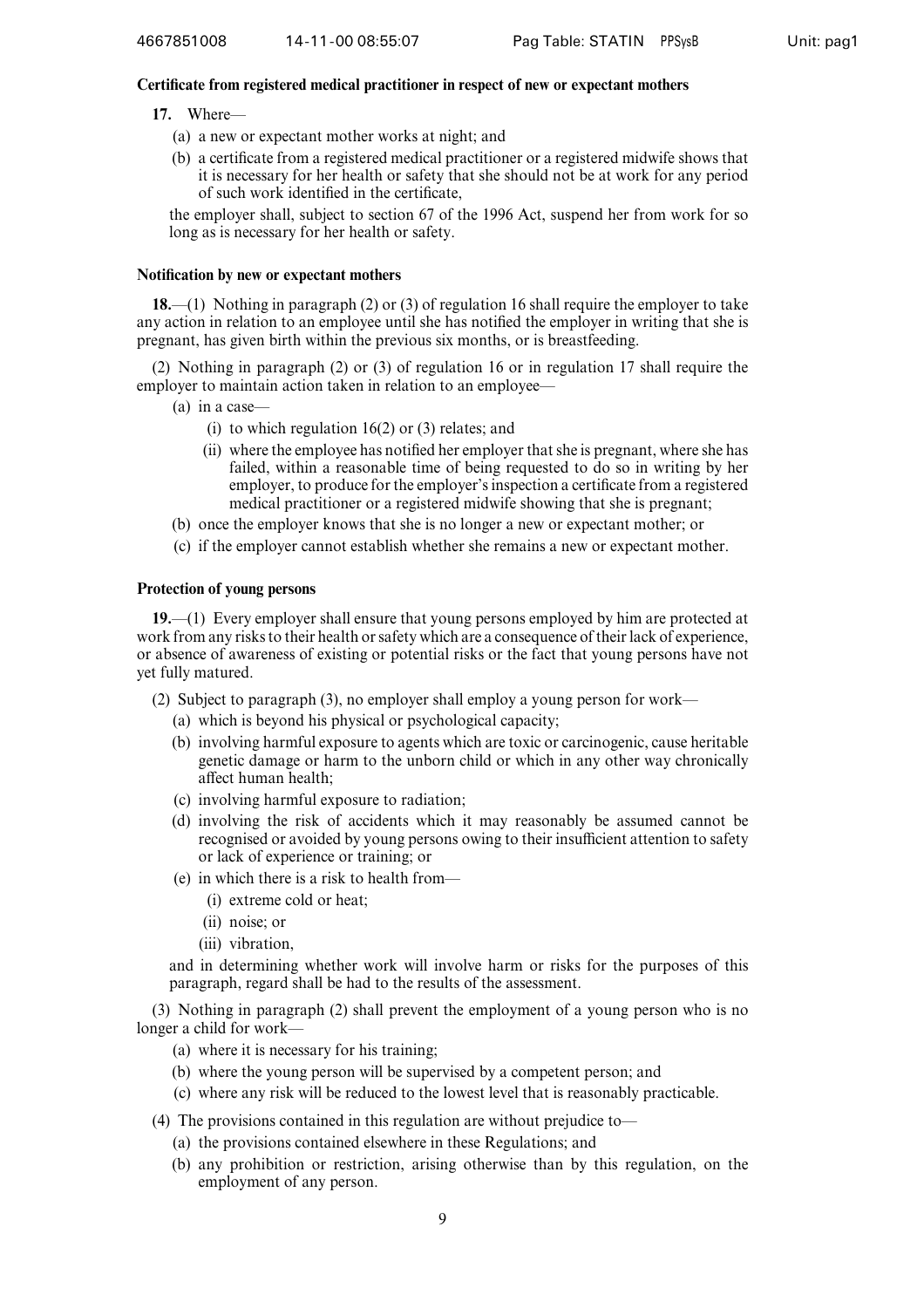#### **Exemption certificates**

**20.**—(1) The Secretary of State for Defence may, in the interests of national security, by a certificate in writing exempt—

- (a) any of the home forces, any visiting force or any headquarters from those requirements of these Regulations which impose obligations other than those in regulations 16-18 on employers; or
- (b) any member of the home forces, any member of a visiting force or any member of a headquarters from the requirements imposed by regulation 14;

and any exemption such as is specified in sub-paragraph (a) or (b) of this paragraph may be granted subject to conditions and to a limit of time and may be revoked by the said Secretary of State by a further certificate in writing at any time.

- (2) In this regulation—
	- (a) "the home forces" has the same meaning as in section 12(1) of the Visiting Forces Act 1952(**a**);
	- (b) "headquarters" means a headquarters for the time being specified in Schedule 2 to the Visiting Forces and International Headquarters (Application of Law) Order 1999(**b**);
	- (c) "member of a headquarters" has the same meaning as in paragraph 1(1) of the Schedule to the International Headquarters and Defence Organisations Act 1964(**c**); and
	- (d) "visiting force" has the same meaning as it does for the purposes of any provision of Part I of the Visiting Forces Act 1952.

### **Provisions as to liability**

**21.** Nothing in the relevant statutory provisions shall operate so as to afford an employer a defence in any criminal proceedings for a contravention of those provisions by reason of any act or default of—

- (a) an employee of his, or
- (b) a person appointed by him under regulation 7.

#### **Exclusion of civil liability**

**22.**—(1) Breach of a duty imposed by these Regulations shall not confer a right of action in any civil proceedings.

(2) Paragraph (1) shall not apply to any duty imposed by these Regulations on an employer—

- (a) to the extent that it relates to risk referred to in regulation 16(1) to an employee; or
- (b) which is contained in regulation 19.

## **Extension outside Great Britain**

**23.**—(1) These Regulations shall, subject to regulation 2, apply to and in relation to the premises and activities outside Great Britain to which sections 1 to 59 and 80 to 82 of the Health and Safety at Work etc. Act 1974 apply by virtue of the Health and Safety at Work etc. Act 1974 (Application Outside Great Britain) Order 1995(**d**) as they apply within Great Britain.

(2) For the purposes of Part I of the 1974 Act, the meaning of "at work" shall be extended so that an employee or a self-employed person shall be treated as being at work throughout the time that he is present at the premises to and in relation to which these Regulations apply by virtue of paragraph (1); and, in that connection, these Regulations shall have effect subject to the extension effected by this paragraph.

<sup>(</sup>a) 1952 c. 67.

<sup>(</sup>b) S.I. 1999/1736.

<sup>(</sup>c) 1964 c.5.

 $(d)$  S.I. 1995/263.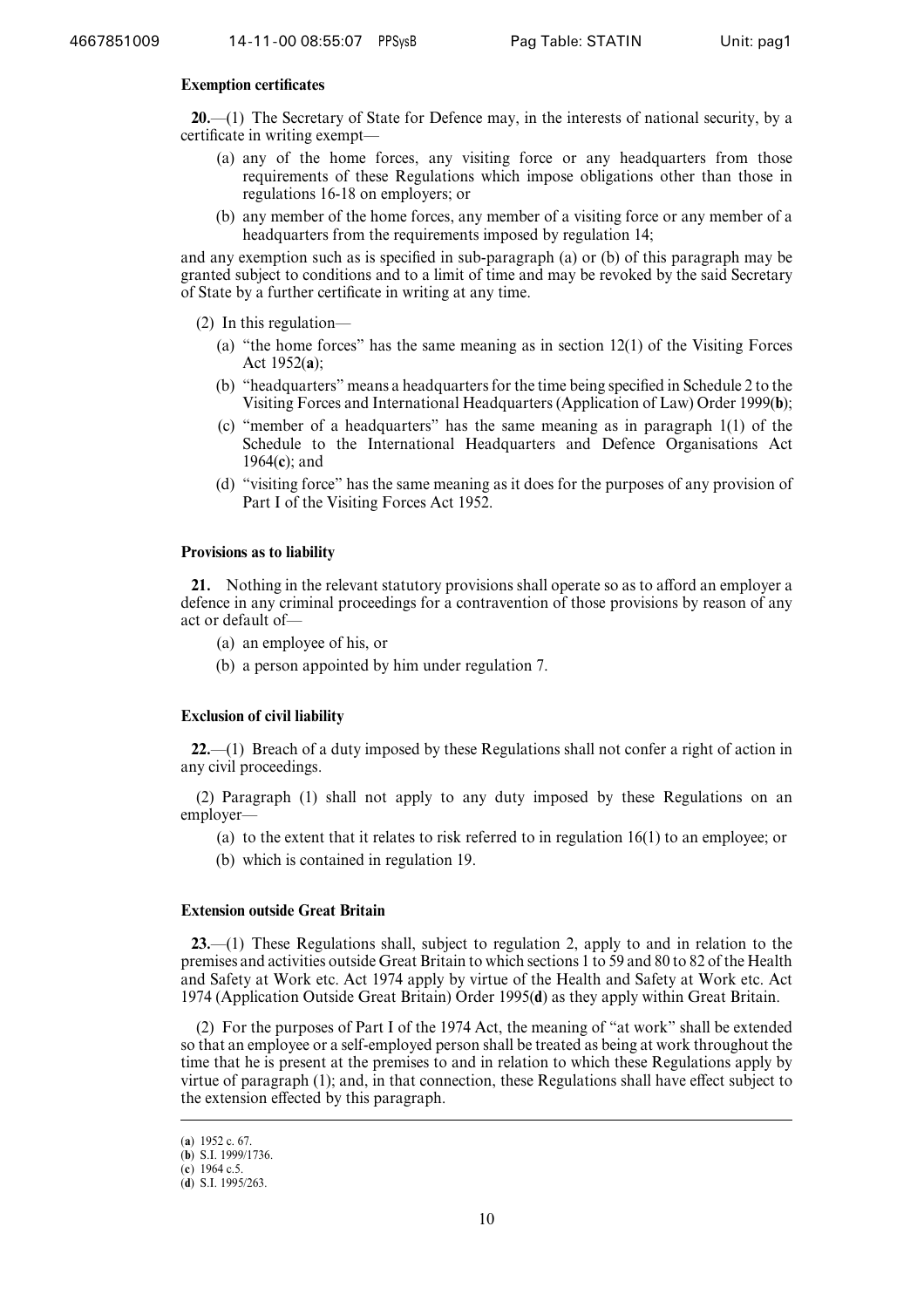## **Amendment of the Health and Safety (First-Aid) Regulations 1981**

**24.** Regulation 6 of the Health and Safety (First-Aid) Regulations 1981(**a**) is hereby revoked.

### **Amendment of the Offshore Installations and Pipeline Works (First-Aid) Regulations 1989**

**25.**—(1) The Offshore Installations and Pipeline Works (First-Aid) Regulations 1989(**b**) shall be amended in accordance with the following provisions of this regulation.

(2) In regulation 7(1) for the words "from all or any of the requirements of these Regulations", there shall be substituted the words "from regulation  $5(1)(b)$  and  $(c)$  and  $(2)(a)$ of these Regulations".

(3) After regulation 7(2) the following paragraph shall be added—

"(3) An exemption granted under paragraph (1) above from the requirements in regulation 5(2)(a) of these Regulations shall be subject to the condition that a person provided under regulation  $5(1)(a)$  of these Regulations shall have undergone adequate training.".

#### **Amendment of the Mines Miscellaneous Health and Safety Provisions Regulations 1995**

**26.**—(1) The Mines Miscellaneous Health and Safety Provisions Regulations 1995(**c**) shall be amended in accordance with the following provisions of this regulation.

- (2) Paragraph (2)(b) of regulation 4 shall be deleted.
- (3) After paragraph (4) of regulation 4 there shall be added the following paragraph—
	- "(5) In relation to fire, the health and safety document prepared pursuant to paragraph  $(1)$  shall-
	- (a) include a fire protection plan detailing the likely sources of fire, and the precautions to be taken to protect against, to detect and combat the outbreak and spread of fire; and
	- (b) in respect of every part of the mine other than any building on the surface of that mine—
		- (i) include the designation of persons to implement the plan, ensuring that the number of such persons, their training and the equipment available to them is adequate, taking into account the size of, and the specific hazards involved in the mine concerned; and
		- (ii) include the arrangements for any necessary contacts with external emergency services, particularly as regards rescue work and fire-fighting; and
		- (iii) be adapted to the nature of the activities carried on at that mine, the size of the mine and take account of the persons other than employees who may be present.".

## **Amendment of the Construction (Health, Safety and Welfare) Regulations 1996**

**27.**—(1) The Construction (Health, Safety and Welfare) Regulations 1996(**d**) shall be amended in accordance with the following provisions of this regulation.

(2) Paragraph (2) of regulation 20 shall be deleted and the following substituted—

"(2) Without prejudice to the generality of paragraph (1), arrangements prepared pursuant to that paragraph shall—

- (a) have regard to those matters set out in paragraph (4) of regulation 19;
- (b) designate an adequate number of persons who will implement the arrangements; and
- (c) include any necessary contacts with external emergency services, particularly as regards rescue work and fire-fighting.".

<sup>(</sup>a) S.I. 1981/917; amended by S.I. 1989/1671.

<sup>(</sup>b) S.I. 1989/1671; amended by S.I. 1993/1823, and S.I. 1995/738.

<sup>(</sup>c) S.I. 1995/2005.

 $(d)$  S.I. 1996/1592.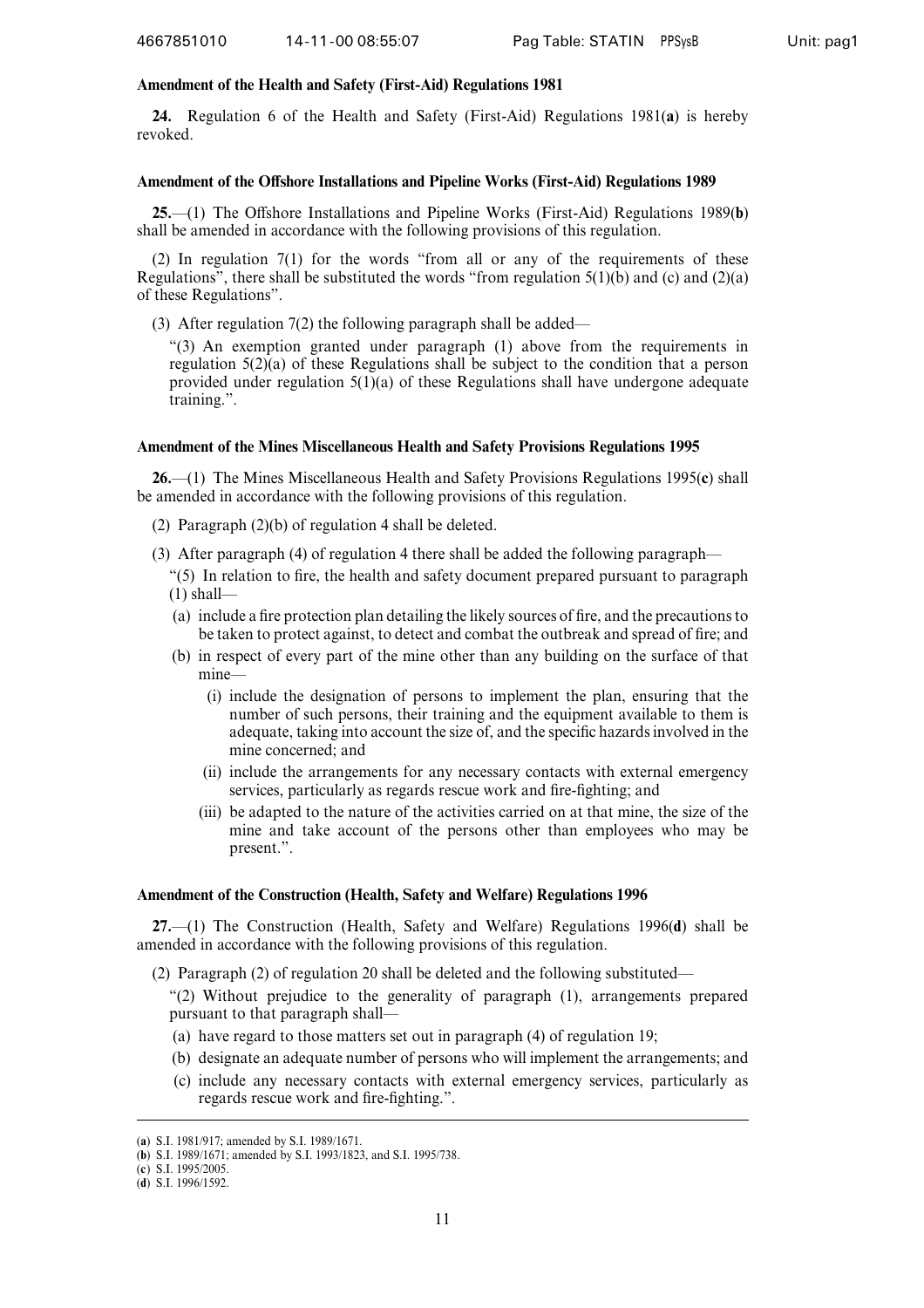#### **Regulations to have effect as health and safety regulations**

**28.** Subject to regulation 9 of the Fire Precautions (Workplace) Regulations 1997(**a**), these Regulations shall, to the extent that they would not otherwise do so, have effect as if they were health and safety regulations within the meaning of Part I of the Health and Safety at Work etc. Act 1974.

#### **Revocations and consequential amendments**

**29.**—(1) The Management of Health and Safety at Work Regulations 1992(**b**), the Management of Health and Safety at Work (Amendment) Regulations 1994(**c**), the Health and Safety (Young Persons) Regulations 1997(**d**) and Part III of the Fire Precautions (Workplace) Regulations 1997 are hereby revoked.

(2) The instruments specified in column 1 of Schedule 2 shall be amended in accordance with the corresponding provisions in column 3 of that Schedule.

#### **Transitional provision**

**30.** The substitution of provisions in these Regulations for provisions of the Management of Health and Safety at Work Regulations 1992 shall not affect the continuity of the law; and accordingly anything done under or for the purposes of such provision of the 1992 Regulations shall have effect as if done under or for the purposes of any corresponding provision of these Regulations.

Signed by authority of the Secretary of State

*Whitty,* Parliamentary Under Secretary of State, Department of the Environment, 3rd December 1999 Transport and the Regions

SCHEDULE 1 Regulation 4

## GENERAL PRINCIPLES OF PREVENTION

(This Schedule specifies the general principles of prevention set out in Article 6(2) of Council Directive 89/391/EEC)(**e**)

- (a) avoiding risks;
- (b) evaluating the risks which cannot be avoided;
- (c) combating the risks at source;
- (d) adapting the work to the individual, especially as regards the design of workplaces, the choice of work equipment and the choice of working and production methods, with a view, in particular, to alleviating monotonous work and work at a predetermined work-rate and to reducing their effect on health;
- (e) adapting to technical progress;
- (f) replacing the dangerous by the non-dangerous or the less dangerous;
- (g) developing a coherent overall prevention policy which covers technology, organisation of work, working conditions, social relationships and the influence of factors relating to the working environment;
- (h) giving collective protective measures priority over individual protective measures; and
- (i) giving appropriate instructions to employees.

<sup>(</sup>a) S.I. 1997/1840; amended by S.I. 1999/1877.

<sup>(</sup>b) S.I. 1992/2051; amended by S.I. 1994/2865; S.I. 1997/135, and S.I. 1997/1840.

<sup>(</sup>c) S.I. 1994/2865.

<sup>(</sup>d) S.I. 1997/135.

<sup>(</sup>e) OJ No. L183, 29.6.89, p.1.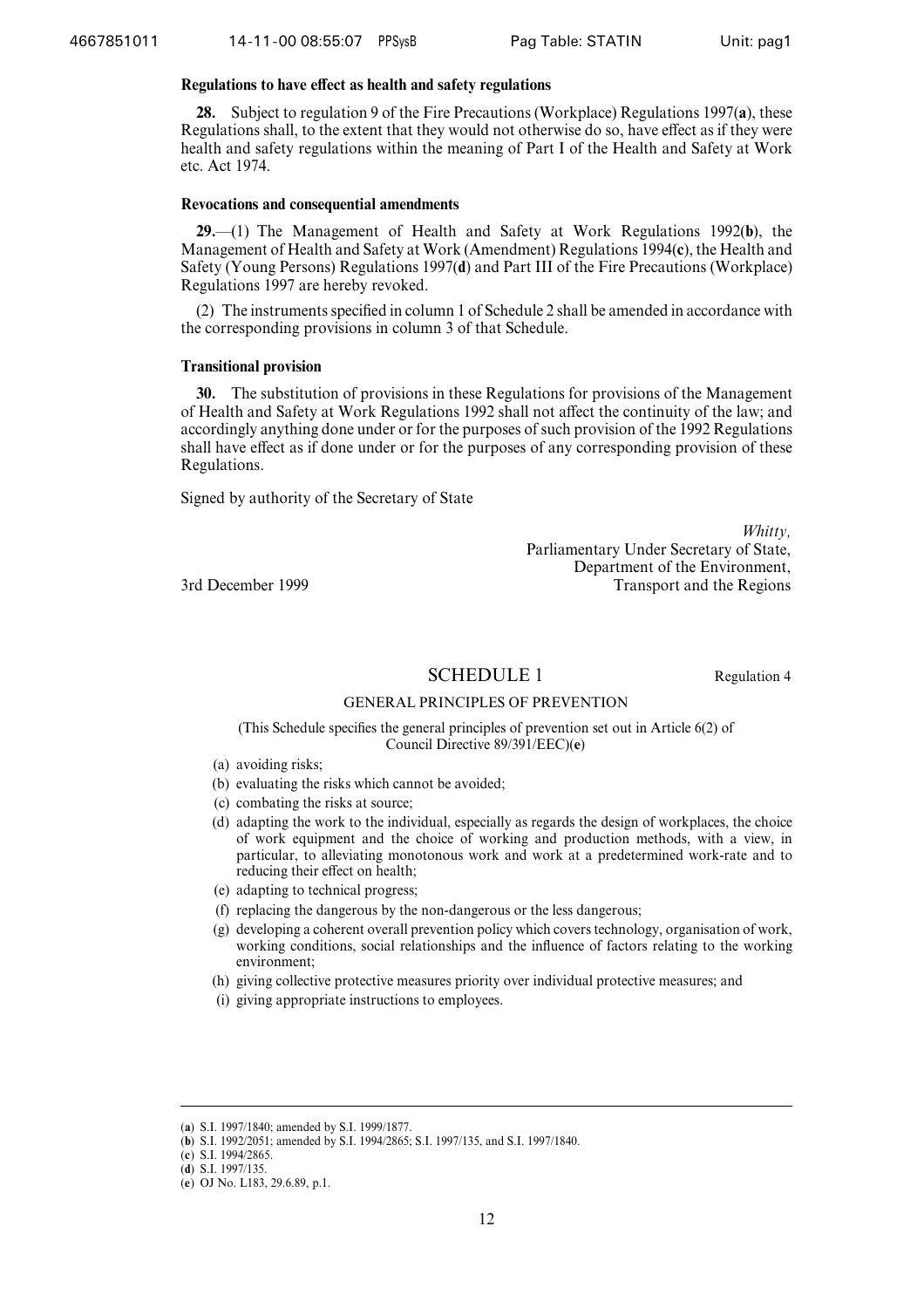## SCHEDULE 2 Regulation 29

## CONSEQUENTIAL AMENDMENTS

| Column 1<br>Description of Instrument                                                               | Column 2<br>References                                                                                                                                                                         | Column 3<br><b>Extent of Modification</b>                                                                                                                                                                                                                                                                                                                                                                                                                                                             |
|-----------------------------------------------------------------------------------------------------|------------------------------------------------------------------------------------------------------------------------------------------------------------------------------------------------|-------------------------------------------------------------------------------------------------------------------------------------------------------------------------------------------------------------------------------------------------------------------------------------------------------------------------------------------------------------------------------------------------------------------------------------------------------------------------------------------------------|
| The Safety Representatives<br>and Safety Committees<br>Regulations 1977                             | S.I. 1977/500; amended by<br>S.I. 1992/2051; S.I. 1996/1513;<br>S.I. 1997/1840; S.I. 1999/860<br>and by section $1(1)$ and $(2)$ of<br>the Employment Rights<br>(Dispute Resolution) Act 1998. | In regulation $4A(1)(b)$ for<br>"regulations $6(1)$ and $7(1)(b)$ of<br>the Management of Health and<br>Safety at Work Regulations<br>1992", there shall be substituted<br>"regulations $7(1)$ and $8(1)(b)$ of<br>the Management of Health and<br>Safety at Work Regulations<br>$1999;$ ".                                                                                                                                                                                                           |
| The Offshore Installations<br>(Safety Representatives and<br>Safety Committees)<br>Regulations 1989 | S.I. 1989/971; amended by<br>S.I. 1992/2885; S.I. 1993/1823;<br>S.I. 1995/738; S.I. 1995/743;<br>and S.I. 1995/3163.                                                                           | In regulation $23(4)$ for "regulation<br>$6(1)$ of the Management of Health<br>and Safety at Work Regulations<br>1992", there shall be substituted<br>"regulation $7(1)$ of the<br>Management of Health and<br>Safety at Work Regulations<br>1999".                                                                                                                                                                                                                                                   |
| The Railways (Safety Case)<br>Regulations 1994                                                      | S.I. 1994/237; amended by<br>S.I. 1996/1592.                                                                                                                                                   | In paragraph 6 of Schedule 1 for<br>"regulation 3 of the Management"<br>of Health and Safety at Work<br>Regulations 1992 and particulars<br>of the arrangements he has made<br>pursuant to regulation $4(1)$<br>thereof.", there shall be<br>substituted "regulation 3 of the<br>Management of Health and<br>Safety at Work Regulations 1999<br>and particulars of the<br>arrangements he has made in<br>accordance with regulation $5(1)$<br>thereof.".                                              |
| The Suspension from Work<br>(on Maternity Grounds) Order<br>1994*                                   | S.I. 1994/2930.                                                                                                                                                                                | In article $1(2)(b)$ for ""the 1992<br>Regulations" means the<br>Management of Health and<br>Safety at Work Regulations<br>1992", there shall be substituted,<br>""the 1999 Regulations" means<br>the Management of Health and<br>Safety at Work Regulations<br>1999"; and<br>In article $2(b)$ for "regulation 13B<br>of the 1992 regulations", there<br>shall be substituted "regulation 17<br>of the 1999 Regulations".                                                                            |
| The Construction (Design and<br>Management) Regulations<br>1994                                     | S.I. 1994/3140; amended by<br>S.I. 1996/1592                                                                                                                                                   | In regulation $16(1)(a)$ for<br>"regulation 9 of the Management"<br>of Health and Safety at Work<br>Regulations 1992", there shall be<br>substituted "regulation 11 of the<br>Management of Health and<br>Safety at Work Regulations<br>$1999;$ ";<br>In regulation $17(2)(a)$ for<br>"regulation 8 of the Management<br>of Health and Safety at Work<br>Regulations 1992;", there shall be<br>substituted "regulation 10 of the<br>Management of Health and<br>Safety at Work Regulations<br>1999;"; |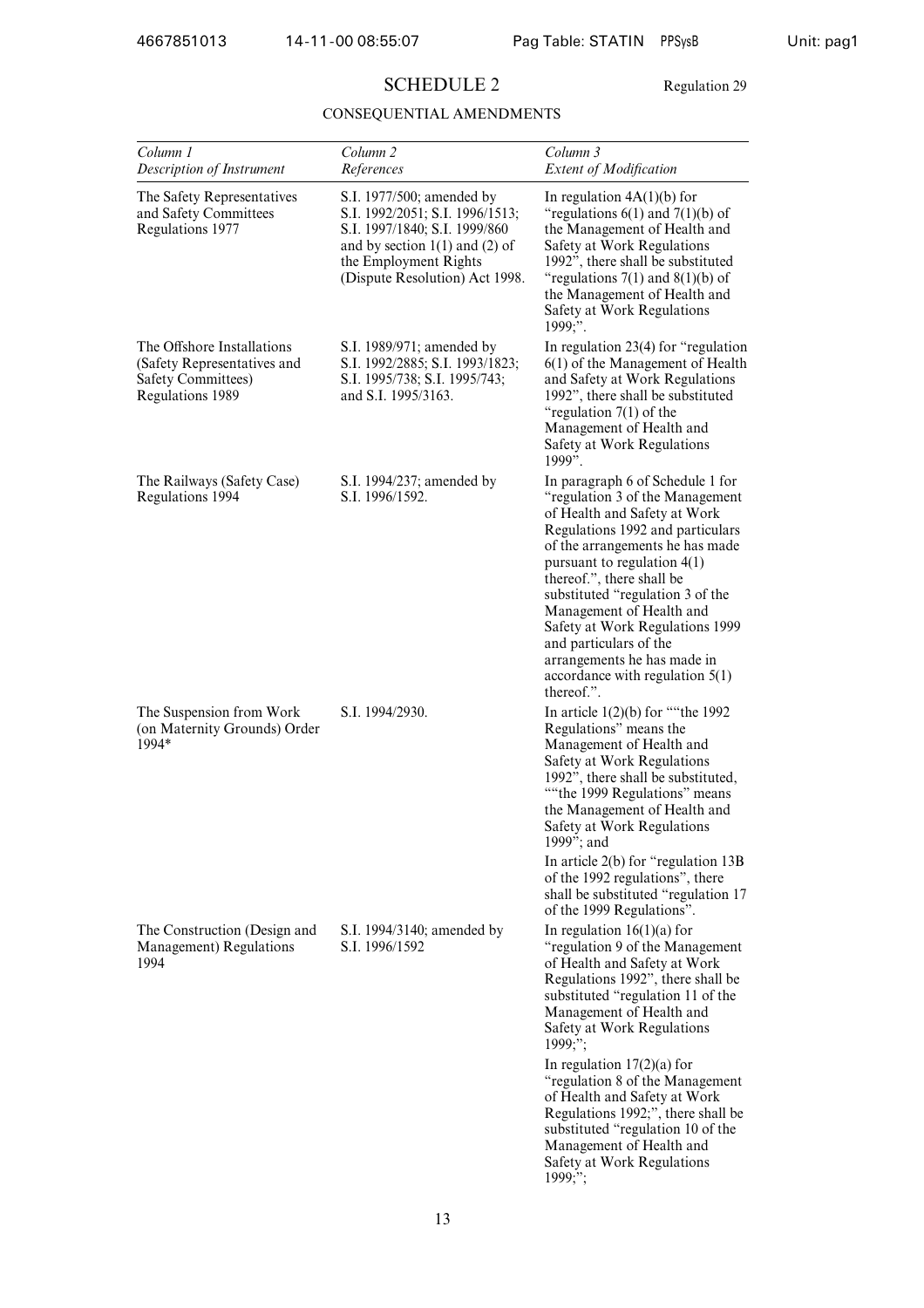| Column 1<br>Description of Instrument                                          | Column <sub>2</sub><br>References | Column 3<br><b>Extent of Modification</b>                                                                                                                                                                                                                                   |
|--------------------------------------------------------------------------------|-----------------------------------|-----------------------------------------------------------------------------------------------------------------------------------------------------------------------------------------------------------------------------------------------------------------------------|
|                                                                                |                                   | In regulation $17(2)(b)$ for<br>"regulation $11(2)(b)$ of the<br>Management of Health and<br>Safety at Work Regulations<br>1992", there shall be substituted<br>"regulation $13(2)(b)$ of the<br>Management of Health and<br>Safety at Work Regulations<br>1999"; and       |
|                                                                                |                                   | In regulation $19(1)(b)$ for "the<br>Management of Health and<br>Safety at Work Regulations<br>1992", there shall be substituted<br>"the Management of Health and<br>Safety at Work Regulations<br>1999".                                                                   |
| The Escape and Rescue from<br>Mines Regulations 1995                           | S.I. 1995/2870.                   | In regulation $2(1)$ for ""the 1992<br>Regulations" means the<br>Management of Health and<br>Safety at Work Regulations<br>1992", there shall be substituted<br>""the 1999 Regulations" means<br>the Management of Health and<br>Safety at Work Regulations<br>1999"; and   |
|                                                                                |                                   | In regulation $4(2)$ for "regulation"<br>3 of the 1992 Regulations," there<br>shall be substituted "regulation 3<br>of the 1999 Regulations.".                                                                                                                              |
| The Mines Miscellaneous<br>Health and Safety Provisions<br>Regulations 1995    | S.I. 1995/2005.                   | In regulation $2(1)$ for ""the 1992<br>regulations" means the<br>Management of Health and<br>Safety at Work Regulations<br>1992;", there shall be substituted<br>""the 1999 Regulations" means<br>the Management of Health and<br>Safety at Work Regulations<br>1999;"; and |
|                                                                                |                                   | In regulation $4(1)(a)$ for<br>"regulation 3 of the 1992<br>Regulations;", there shall be<br>substituted "regulation 3 of the<br>1999 Regulations;".                                                                                                                        |
| The Quarries Miscellaneous<br>Health and Safety Provisions<br>Regulations 1995 | S.I. 1995/2036.                   | In regulation $2(1)$ for ""the 1992<br>Regulations" means the<br>Management of Health and<br>Safety at Work Regulations<br>1992;", there shall be substituted<br>""the 1999 Regulations" means<br>the Management of Health and<br>Safety at Work Regulations<br>1999;" and  |
|                                                                                |                                   | In regulation $4(1)(a)$ for<br>"regulation 3 of the 1992<br>Regulations;", there shall be<br>substituted "regulation 3 of the<br>1999 Regulations;".                                                                                                                        |
| The Borehole Sites and<br>Operations Regulations 1995                          | S.I. 1995/2038.                   | In regulation $7(5)$ for ""the<br>Management Regulations" means<br>the Management of Health and<br>Safety at Work Regulations<br>1992", there shall be substituted<br>""the Management Regulations"                                                                         |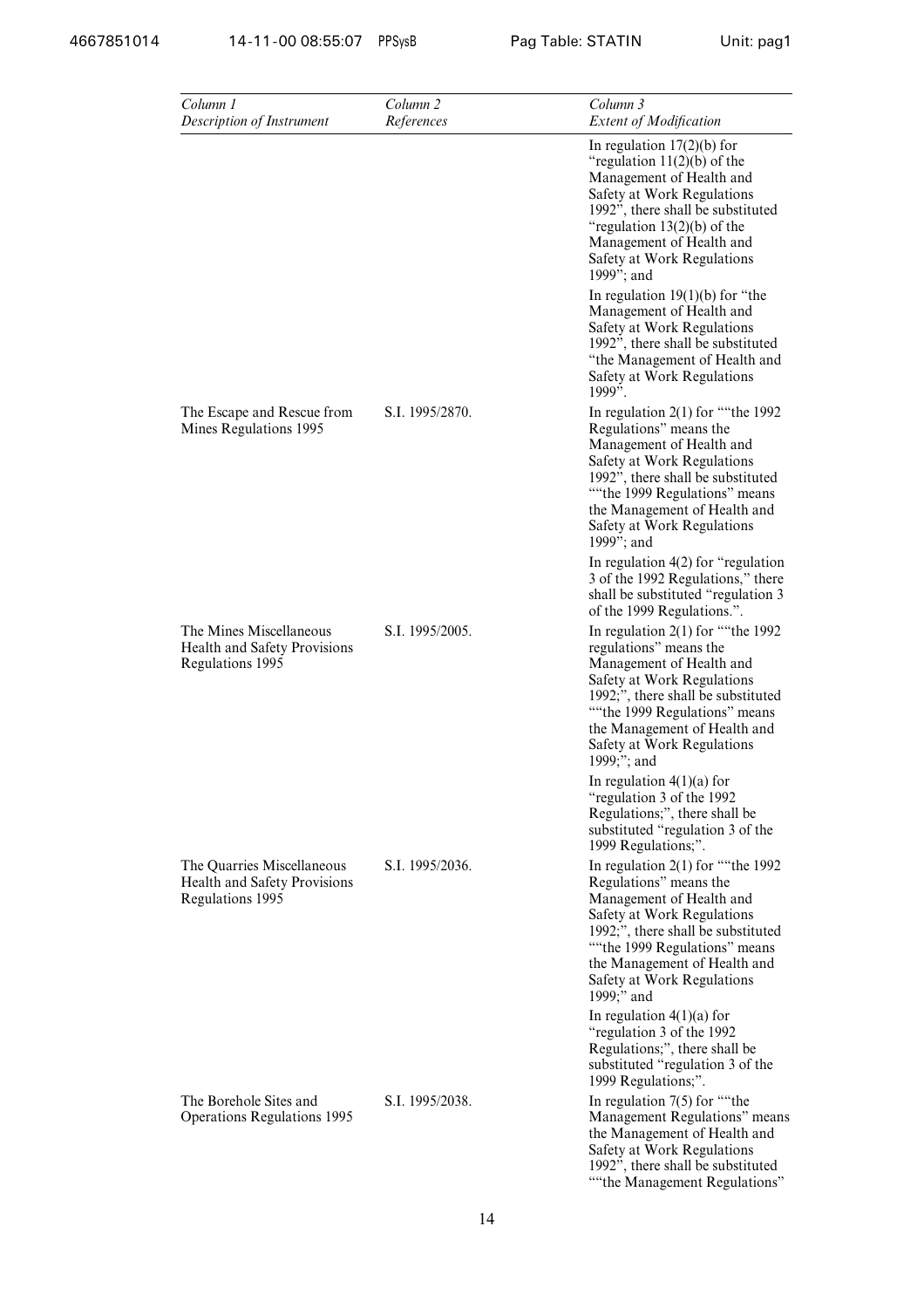| Column 1<br>Description of Instrument                                      | Column 2<br>References                        | Column 3<br><b>Extent of Modification</b>                                                                                                                                                                                                                                                                                                                                                                                                                         |
|----------------------------------------------------------------------------|-----------------------------------------------|-------------------------------------------------------------------------------------------------------------------------------------------------------------------------------------------------------------------------------------------------------------------------------------------------------------------------------------------------------------------------------------------------------------------------------------------------------------------|
|                                                                            |                                               | means the Management of Health<br>and Safety at Work Regulations<br>1999."                                                                                                                                                                                                                                                                                                                                                                                        |
| The Gas Safety (Management)<br>Regulations 1996                            | S.I. 1996/551                                 | In paragraph 5 of Schedule 1 for<br>"regulation 3 of the Management"<br>of Health and Safety at Work<br>Regulations 1992, and particulars<br>of the arrangements he has made<br>in accordance with regulation $4(1)$<br>thereof.", there shall be<br>substituted "regulation 3 of the<br>Management of Health and<br>Safety at Work Regulations 1999,<br>and particulars of the<br>arrangements he has made in<br>accordance with regulation $5(1)$<br>thereof.". |
| The Health and Safety (Safety<br>Signs and Signals) Regulations<br>1996    | S.I. 1996/341.                                | In regulation $4(1)$ for "paragraph"<br>$(1)$ of regulation 3 of the<br>Management of Health and<br>Safety at Work Regulations<br>1992", there shall be substituted<br>"paragraph (1) of regulation 3 of<br>the Management of Health and<br>Safety at Work Regulations<br>1999".                                                                                                                                                                                  |
| The Health and Safety<br>(Consultation with Employees)<br>Regulations 1996 | S.I. 1996/1513.                               | In regulation $3(b)$ for "regulations"<br>$6(1)$ and $7(1)(b)$ of the<br>Management of Health and<br>Safety at Work Regulations<br>1992", there shall be substituted<br>"regulations $7(1)$ and $8(1)(b)$ of<br>the Management of Health and<br>Safety at Work Regulations<br>1999".                                                                                                                                                                              |
| The Fire Precautions<br>(Workplace) Regulations 1997                       | S.I. 1997/1840; amended by<br>S.I. 1999/1877. | In regulation $2(1)$ for ""the 1992<br>Management Regulations" means<br>the Management of Health and<br>Safety at Work Regulations<br>1992", there shall be substituted<br>""the 1999 Management<br>Regulations" means the<br>Management of Health and<br>Safety at Work Regulations<br>1999";                                                                                                                                                                    |
|                                                                            |                                               | In regulation $2(1)$ in the<br>definitions of "employee" and<br>"employer" for "1992" substitute<br>"1999"; and                                                                                                                                                                                                                                                                                                                                                   |
|                                                                            |                                               | In regulation $9(2)(b)$ for the words<br>"regulations 1 to 4, 6 to 10 and<br>$11(2)$ and (3) of the 1992<br>Management Regulations (as<br>amended by Part III of these<br>Regulations)", there shall be<br>substituted "regulations 1 to 5, 7<br>to 12 and $13(2)$ and $(3)$ of the<br>1999 Management Regulations".                                                                                                                                              |
| The Control of Lead at Work<br>Regulations 1998                            | S.I. 1998/543.                                | In regulation 5 for "regulation 3<br>of the Management of Health and<br>Safety at Work Regulations<br>1992", there shall be substituted<br>"regulation 3 of the Management                                                                                                                                                                                                                                                                                        |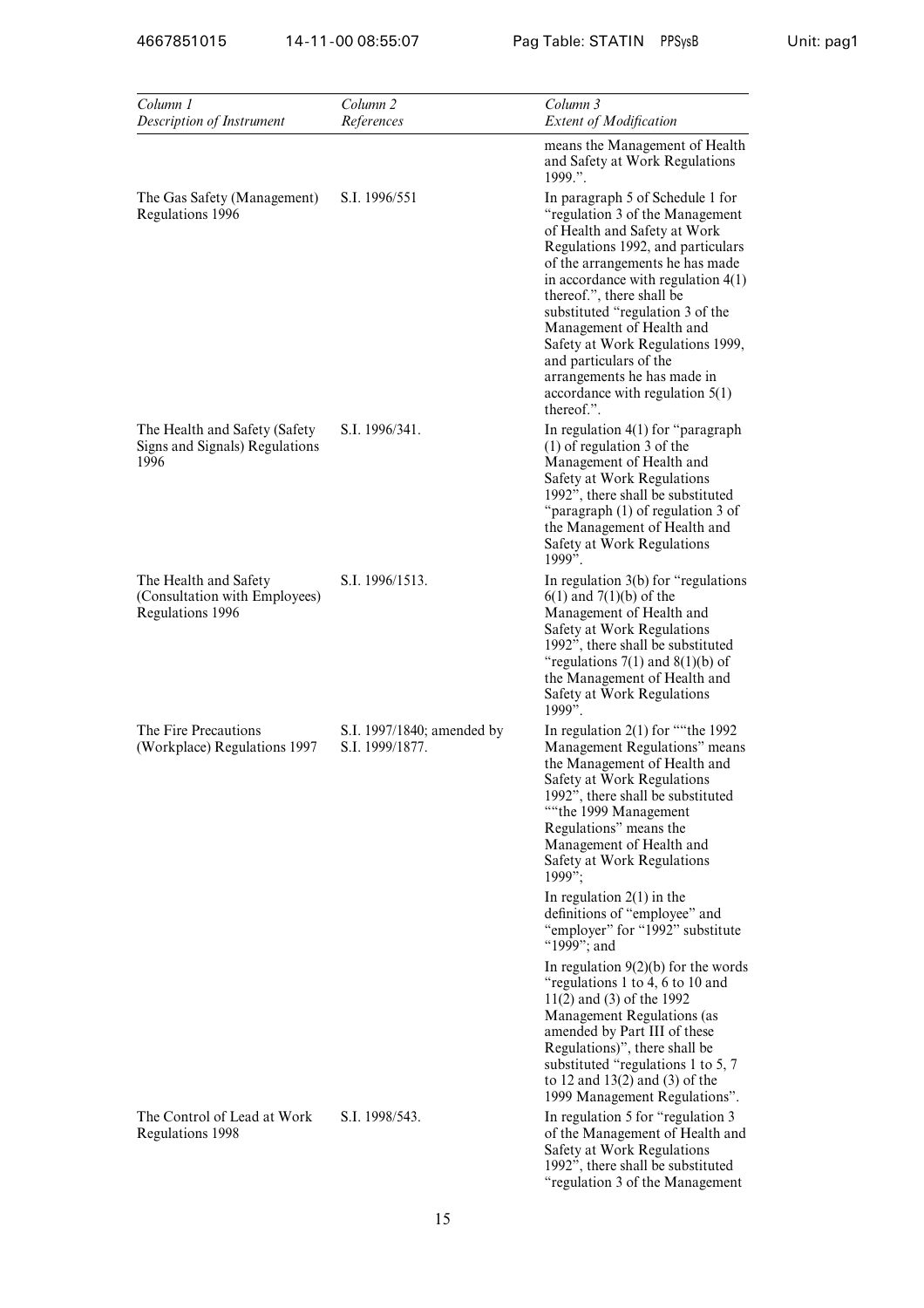| Column 1<br>Description of Instrument | Column 2<br>References | Column 3<br><b>Extent of Modification</b>                                                                                                                                                                                                                              |
|---------------------------------------|------------------------|------------------------------------------------------------------------------------------------------------------------------------------------------------------------------------------------------------------------------------------------------------------------|
|                                       |                        | of Health and Safety at Work<br>Regulations 1999".                                                                                                                                                                                                                     |
| The Working Time<br>Regulations 1998* | S.I. 1998/1833.        | In regulation $6(8)(b)$ for<br>"regulation 3 of the Management"<br>of Health and Safety at Work<br>Regulations 1992", there shall be<br>substituted "regulation 3 of the<br>Management of Health and<br>Safety at Work Regulations<br>$1999$ ".                        |
| The Quarries Regulations 1999         | S.I. 1999/2024.        | In regulation $2(1)$ for ""the 1992<br>Regulations means the<br>Management of Health and<br>Safety at Work Regulations<br>1992;", there shall be substituted<br>""the 1999 Regulations" means<br>the Management of Health and<br>Safety at Work Regulations<br>1999;". |
|                                       |                        | In regulation $7(1)(a)$ for<br>"paragraphs $(1)$ to $(3c)$ of<br>regulation 3 of the 1992<br>Regulations;" there shall be<br>substituted "regulation 3 of the<br>Management of Health and<br>Safety at Work Regulations<br>1999".                                      |
|                                       |                        | In regulation 43 for "regulation 5<br>of the 1992 regulations" there<br>shall be substituted "regulation 6<br>of the 1999 Regulations".                                                                                                                                |

## *Note*

The Regulations marked with an asterisk are referred to in the Preamble to these Regulations.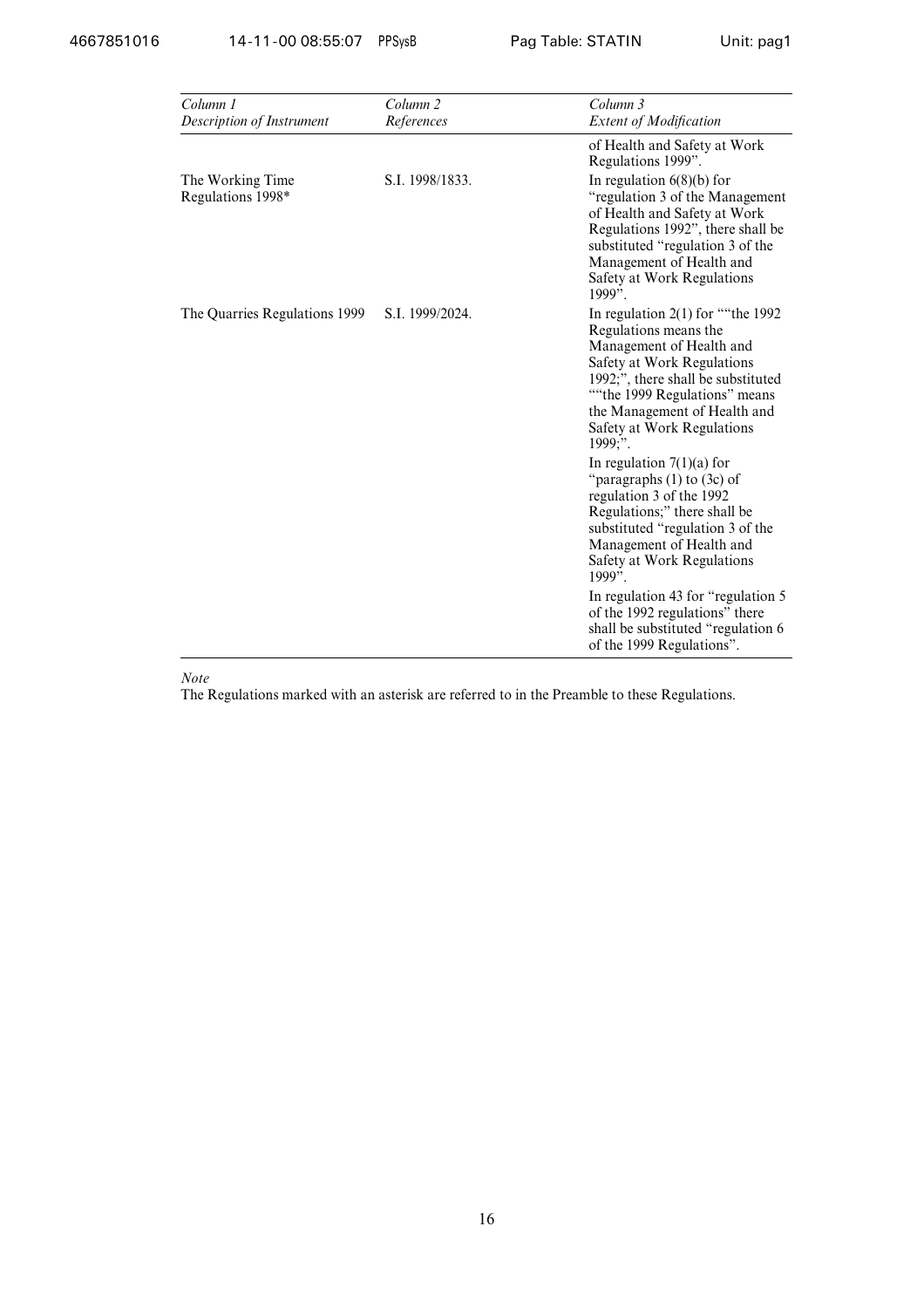### **EXPLANATORY NOTE**

#### *(This note is not part of the Regulations)*

- 1. These Regulations re-enact the Management of Health and Safety at Work Regulations 1992, with the following modifications—
- 2. A new regulation 4 requires an employer to implement preventive and protective measures on the basis of general principles of prevention set out in Article  $6(2)(a)-(i)$ of Council Directive 89/391/EEC (OJ No L 183, 29.6.89, p.1) and specified in Schedule 1 to the Regulations.
- 3. A new regulation 7(8) requires that a competent person in the employer's employment shall be appointed for the purpose of paragraph (1) of regulation 7 in preference to a competent person who is not in such employment. Minor consequential amendments are made to regulation 7(5) of these Regulations.
- 4. A new regulation 9 requires every employer to arrange any necessary contacts with external services, especially as regards first-aid, emergency medical care and rescue work.
- 5. A new regulation 21 provides that an employer is not to be afforded a defence for contravention of the relevant statutory provisions as defined in section 53 of the Health and Safety at Work etc Act 1974 by reason of any act or default caused by his employee or by a person appointed by the employer under regulation 7 of these Regulations.
- 6. The Regulations revoke regulation 6 of the Health and Safety (First-Aid) Regulations 1981 which confers power on the Health and Safety Executive to grant exemptions from those Regulations (regulation 24). The Regulations also amend the Offshore Installations and Pipeline Works (First-Aid) Regulations 1989 to limit the scope of the exemptions that may be granted by the Health and Safety Executive to those specified in regulation  $5(1)(b)(c)$  and  $(2)(a)$  of those Regulations, and to impose a condition that where an exemption is granted the person provided under regulation 5(1)(a) shall have undergone adequate training (regulation 25).
- 7. These Regulations amend the Mines Miscellaneous Health and Safety Provisions Regulations 1995 so as to give full effect to Articles 8(1) and 8(2) of Council Directive 89/391/EEC. A new paragraph (5) in regulation 4 requires that a fire protection plan be included in all cases in the health and safety document prepared under the Regulations. In respect of all parts of a mine other than buildings on the surface, the provision requires every mine owner to designate in the document the persons who are to implement the plan and to include in the document the arrangements for the necessary contacts with external services especially as regards rescue work and firefighting (regulation 26).
- 8. These Regulations amend the Construction (Health, Safety and Welfare) Regulations 1996 so as to give full effect to Article 8(1) and 8(2) of the Directive. Regulation 20 is amended so that arrangements for dealing with forseeable emergencies on construction sites include the designation of persons to implement the arrangements and the inclusion of necessary contacts with external services, especially as regards rescue work and fire-fighting (regulation 27).
- 9. The Regulations provide that, subject to the exceptions specified in regulation 9 of the Fire Precautions (Workplace) Regulations 1997, they have effect as health and safety regulations within the meaning of the Health and Safety at Work etc Act 1974 (regulation 28).
- 10. The Regulations revoke the Management of Health and Safety at Work Regulations 1992, the Management of Health and Safety at Work (Amendment) Regulations 1994, the Health and Safety (Young Persons) Regulations 1997 and Part III of the Fire Precautions (Workplace) Regulations 1997. The Regulations also make consequential amendments to the instruments specified in Schedule 2 (regulation 29).
- 11. The Regulations contain a transitional provision (regulation 30).
- 12. A copy of the regulatory impact assessment prepared in respect of these Regulations can be obtained from the Health and Safety Executive, Policy Unit, Rose Court, 2 Southwark Bridge, London SE1 9HS. A copy has been placed in the library of each House of Parliament.